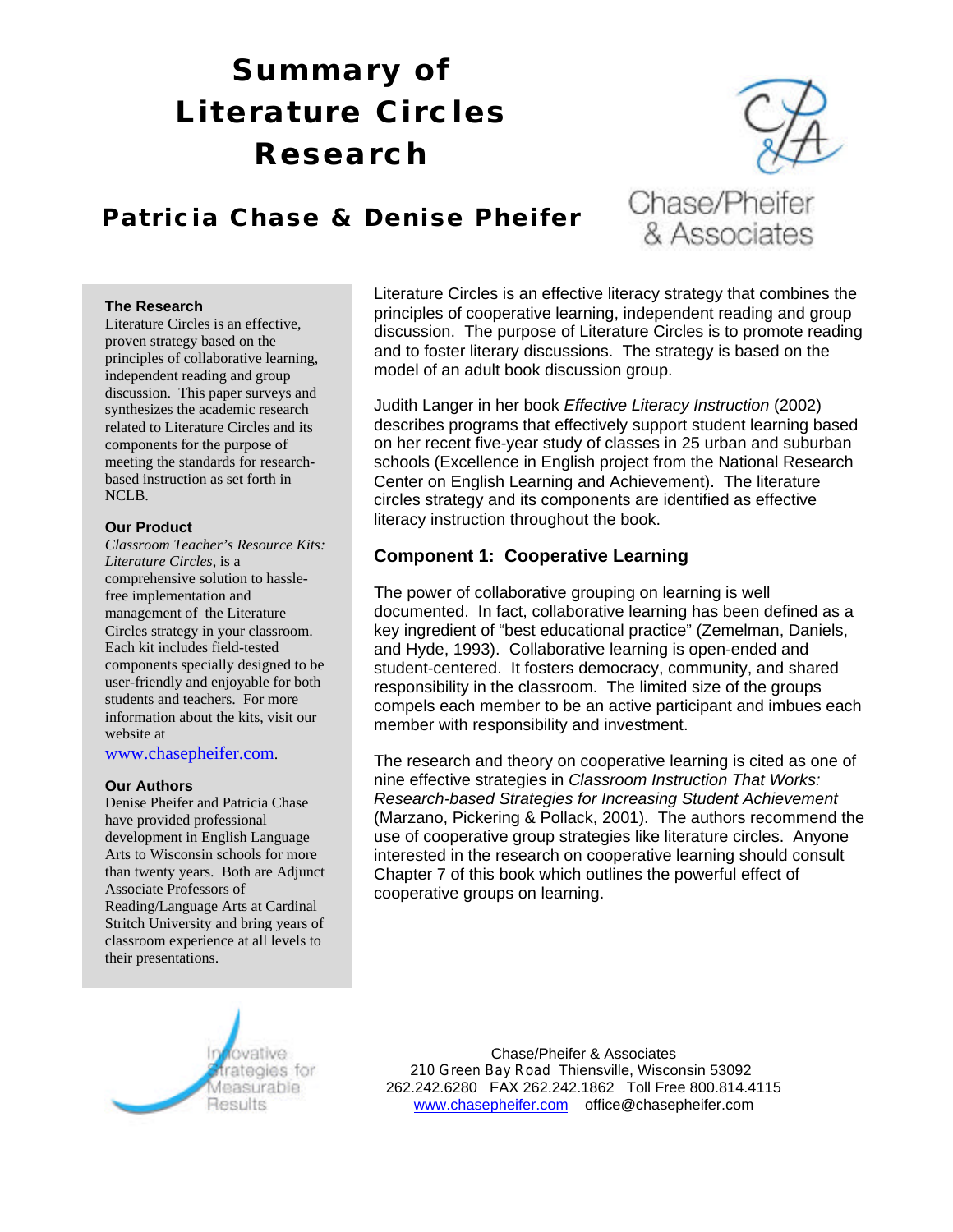### **Component 2: Independent Reading**

Research also shows that independent reading is the single factor most strongly associated with reading achievement (Anderson, Wilson and Fielding, 1988). Students who choose books for themselves, who read books on their own, become the strongest readers.

The Literature Circles strategy takes these two powerful ideas, collaborative learning and independent reading, and integrates them into a powerful, interesting and open-ended classroom activity. As defined by Harvey Daniels (1994):

Literature Circles are small, temporary discussion groups who have chosen to read the same story, poem, article or book. While reading each group-determined portion of the text (either in or outside of class), each member prepares to take specific responsibilities in the upcoming discussion, and everyone comes to the group with notes needed to help perform that job. The circles have regular meetings, with discussion roles rotating each session. When they finish a book, the circle members plan a way to share highlights of their reading with the wider community; then they trade members with other finishing groups, select more reading, and move into a new cycle. Once readers can successfully conduct their own wide-ranging, self-sustaining discussions, formal discussion role sheets may be dropped. (p.13)

### **Component 3: Oral Language**

Literature Circles is an organizational model that gives structure to discussions about literature. Learning is a social activity. Vygotsky (1978) theorized that social environments provide learners with an opportunity to observe higher levels of cognitive processing. From this perspective, discussions of literature may be viewed as social environments in which students can witness how group members work together collaboratively to construct meaning while also participating in the process. Therefore, in a situation like this, learning can occur as the learner observes and exchanges ideas with the other members of the group. Literature Circles discussions give students the opportunity for structured social interaction. It helps them feel comfortable and confident about expressing themselves in front of others. They are given practice in defending their ideas orally while "thinking on their feet"—all of which are skills necessary for many careers (Langer, p.97).

*In order to encourage students to think critically, we need to provide opportunities for cognitive and affective responses to literature. We want to develop discriminating readers who will turn to quality literature for lasting, memorable and satisfying reading experiences. It is important, then, that we teach children how to talk about literature. Literature Circles is one of the vehicles that enables us to accomplish this goal.*

#### **References**

- Anderson, R., Wilson, P. & Fielding, L. (1988). Growth in reading and how children spend their time outside of school. *Reading Research Quarterly,* Summer, 65-78.
- Daniels, H. (1994). *Literature circles: Voice and choice in the student-centered classroom.* York, ME: Stenhouse.
- Langer, J. (2002). *Effective literacy instruction.* Urbana, IL: NCTE.

Marzano, R., Pickering, D. & Pollack, J. (2001). *Classroom instruction that works: Research-based strategies for increasing student achievement.* Alexandria, VA: ASCD.

Vygotsky, L. (1978). *Mind in society.* Cambridge, MA: Harvard University Press.

Zemelman, S., Daniels, H. & Hyde, A. (1993). *Best practice: New standards for teaching and learning in America's schools.* Portsmouth, NH: Heinemann.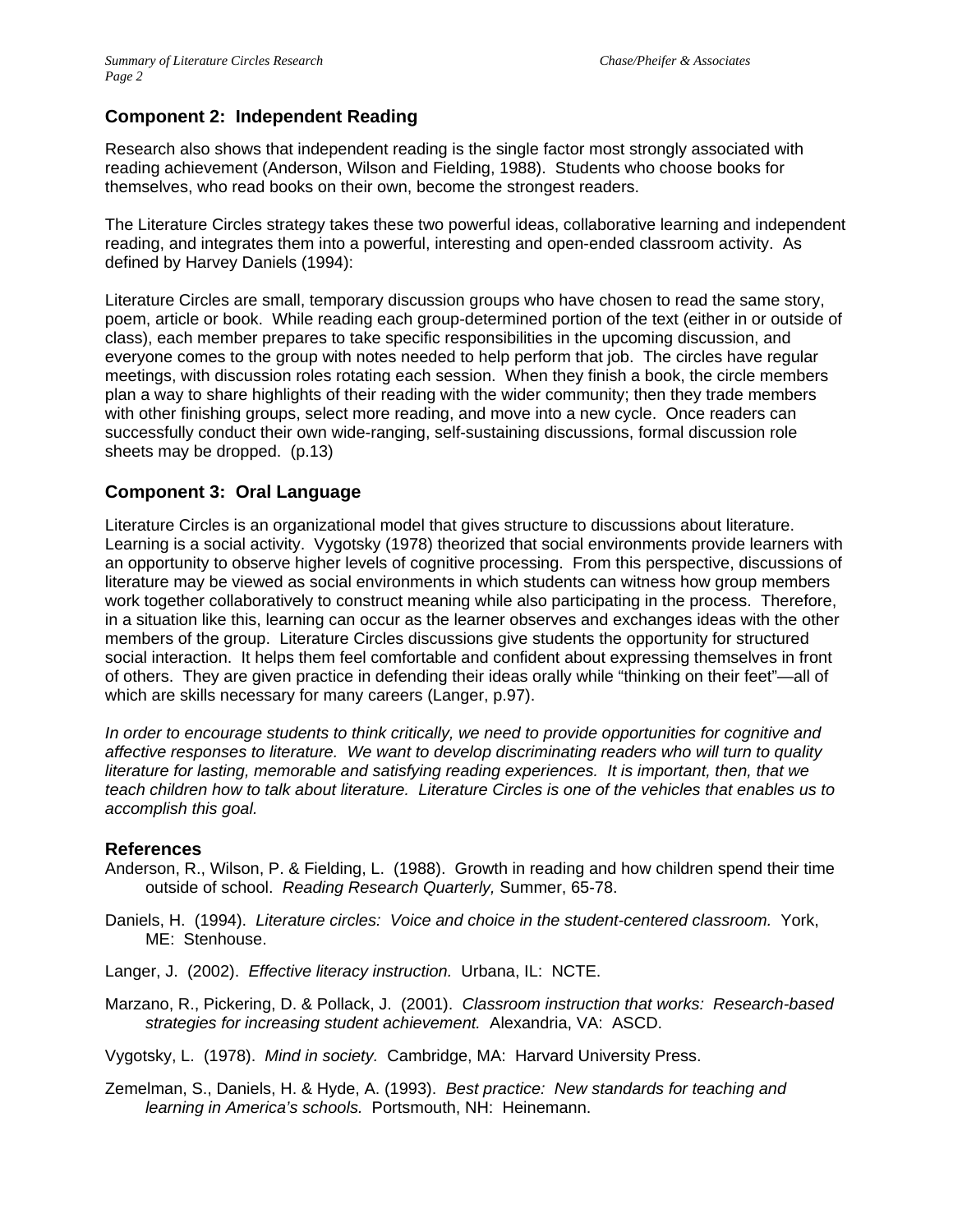# **Recent Research on Literature Circles**

*from Literature Circles: Voice and Choice in Book Clubs and Reading Groups by Harvey Daniels (Stenhouse Publishers, Portland, ME: 2002) www.literaturecircles.com*

Research has linked Literature Circles to improving student achievement scores. Between 1995 and 1998, the Center for City Schools received a grant from the Chicago Annenberg Challenge to support the development of instruction in a group of struggling Chicago schools. The intervention focused on helping teachers to implement literature circles, as part of a reading-writing workshop approach. Training involved summer institutes and school-year support, delivered by peer consultants, veteran Chicago teachers who had used these strategies in their own classrooms. School-wide results were encouraging. In reading, schools outstripped citywide test score gains by 14% in 3rd grade, 9% in 6th grade, and 10% in 8th grade. In writing, they topped citywide gains by 25% in grade 3, 8% in grade 6, and 27% in grade 8. Teachers were convinced: their literature circles were working, not just to help kids become readers, but also to prove they are readers on the mandated measures of proficiency.

A 1998 study of fourth graders by Klinger, Vaugn, and Schumm found that students in peer-led groups made greater gains than controls in reading comprehension and equal gains in content knowledge after reading and discussing social studies material in peer-led groups. This effect was confirmed through a standardized reading test, a social studies unit test, and audiotapes of group work. Interestingly, the researchers found that students small-group talk was 65% academic and content-related, 25% procedural, 8% feedback, with only 2% off-task.

Martinez-Roldan and Lopez-Robertson looked at the effect of literature circles in a first-grade bilingual classroom. They found that "young bilingual children, no matter what their linguistic background, are able to have rich discussions if they have regular opportunities to engage with books." Interestingly, they found that many of the Spanish-dominant children were more eager and ready to make personal connections with stories than the English speakers, who tended to stick closer to the text on the page. The Hispanic children manifested their connections through the telling of extended stories, a style of response which the English speaking kids rarely utilized.

Dana Grisham of San Diego State University has been an indefatigable recorder of emerging Literature Circle research. Her 1999 bibliography was a major contribution to the field, and can be found in its entirety on the Literature Circles website at www.literaturecircles.com. She also organized the first panel at the American Educational Research Association to focus on literature circles. Grisham has catalogued literature circle research documenting benefits for inner-city students (Pardo, 1992); incarcerated adolescents (Hill and Van Horn, 1995); "resistant" learners (Hauschildt & McMahon, 1996); homeless children and children living in poverty (Hanning, 1998); second-language learners (MacGillivray, 1995); and English as a Foreign Language (EFL) learners (Dupuy, 1997). Various versions of book clubs and literature study circles have been found to increase student enjoyment of and engagement in reading (Fox and Wilkinson, 1997); to expand children's discourse opportunities (Kaufmann, et al, 1997; Scharer, 1996); to increase multicultural awareness (Hansen-Krening, 1997); to promote other perspectives on social issues (Noll, 1994); to provide social outlets for students (Alvermann et al, 1977); and to promote gender equity (Evans, Alverman, and Anders, 1998).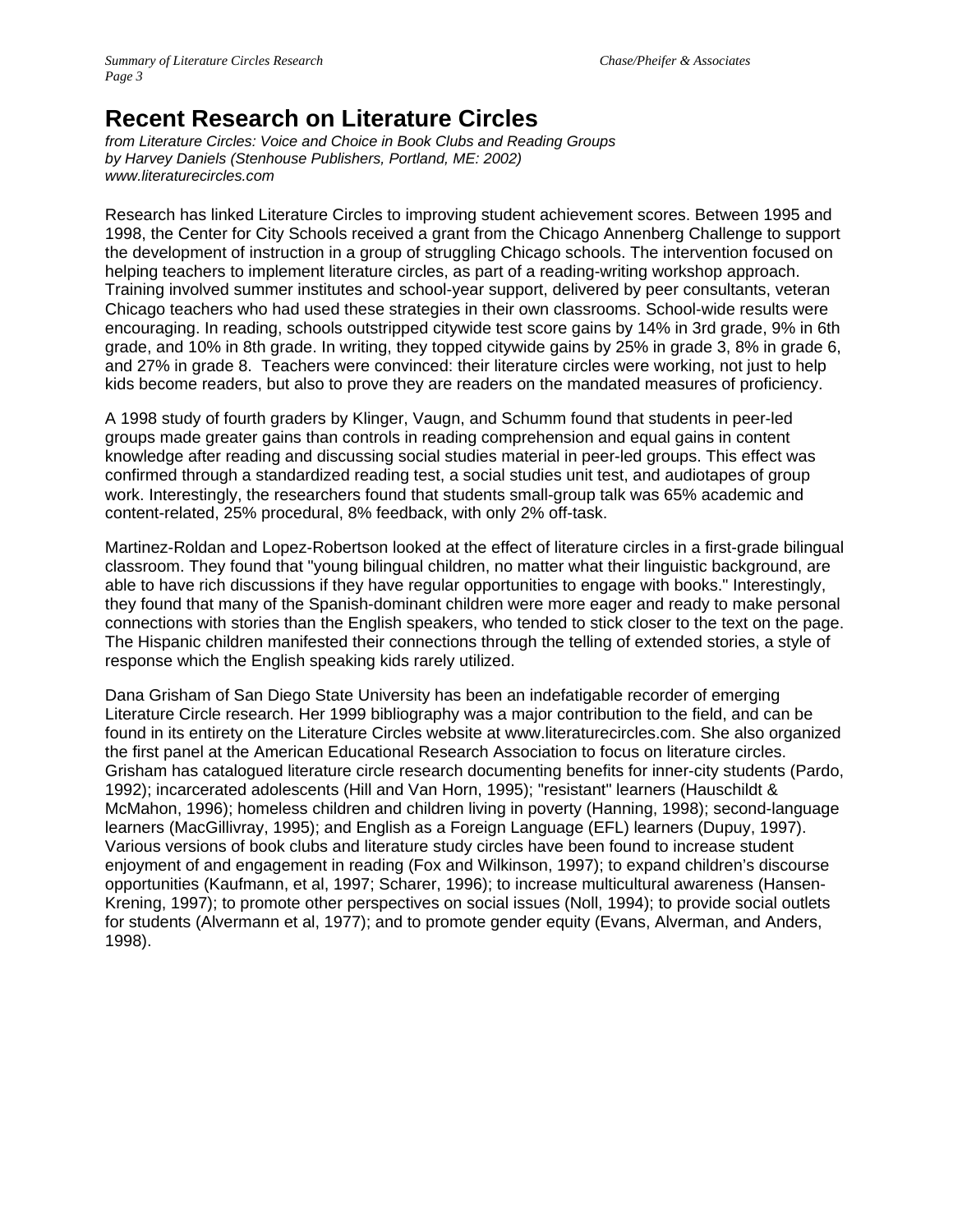# **Benefits of Literature Circles on Student Learning**

**Title:** Literature Circles. ERIC Digest.

**Note:** Digest number 173.

**Document Type:** Information Analyses---ERIC Information Analysis Products (IAPs) (071); Information Analyses---ERIC Digests (Selected) in Full Text (073);

**Available From:** ERIC Clearinghouse on Reading, English, and Communication, 2805 E. 10th St., #140, Bloomington, IN 47408-2698. Web site: http://eric.indiana.edu. Family Learning Association, 3925 Hagan St., #101, Bloomington, IN 47401. Tel: 800-759-4723 (Toll Free); Web site: http://www.kidscanlearn.com.

This Digest will focus on benefits of literature circles which some studies have identified. These include: (1) stronger reader-text relationships, (2) improved classroom climates, (3) enhanced degrees of gender equity and understanding, and (4) a learning environment more conducive to the needs and abilities of English language learners.

#### **Reader and Text Relationship**

Some studies identified skillful readers as those who not only recognize words while reading, but for whom the text resonates through association with related life experiences or literary experiences which are familiar to other members of the same learning community (Brabham & Villaume, 2000; Peralta-Nash & Dutch, 2000). Vygotsky (1978) theorized that effective learning takes place when learners recognize their own needs and are in charge of their own learning through collaboration with more competent peers and adults. According to these studies and theory, in literature circles students have opportunities to create connections between texts and personal experiences, to listen to various interpretations presented by others, as well as to monitor and take ownership of their own learning through discussion and sharing with each other, thereby deepening their understanding and heightening their enjoyment of the texts.

#### **Classroom Climates**

Literature circles promote classroom climates which are cooperative, responsible, and enjoyable because students are given the responsibility for working with each other to make decisions in accordance with their needs and interests (Burns, 1998). In addition, as students learn to work cooperatively with each other, to be responsible for their own learning, and to respect multiple perspectives on topics and issues, they also learn to be better listeners and more honest with peers (Burns, 1998; Farinacci, 1998; King, 2001). According to these views, the classroom then becomes a place that is conducive to democracy and diversity.

#### **Gender Equity**

Gendered issues, especially the "silenced" adolescent girls in language arts classrooms, have been a concern among some literacy educators (Benjamin & Irwin, 1998). Johnson (2000) studied the "girls only" literature circles in the middle school level and found that adolescent girls in such discussion groups are more likely to sustain their voices and maintain their sense of self compared to traditional ones, in which boys often dominate the discussion as well as draw more attention from the teacher (Orenstein, 1994). Johnson's study also indicated that girls in such literature circles are more likely to critically examine gender issues and to question extant female stereotypes in the society (Johnson, 2000).

#### **English Language Learners**

According to Peralt-Nash & Dutch (2000), literature circles provide a low-risk learning environment for children who are learning English as a second language. When the teacher selects both English and non-English texts to reflect the needs and abilities of the learners in the same circle, students from both English speaking and linguistic minority background benefit. Some authors believe that these students are able to make use of the linguistic resources and knowledge they possess in order to make sense of the text, to relate it to their life experience, and to participate in the group discussion in meaningful and functional ways (Peralta-Nash & Dutch, 2000).